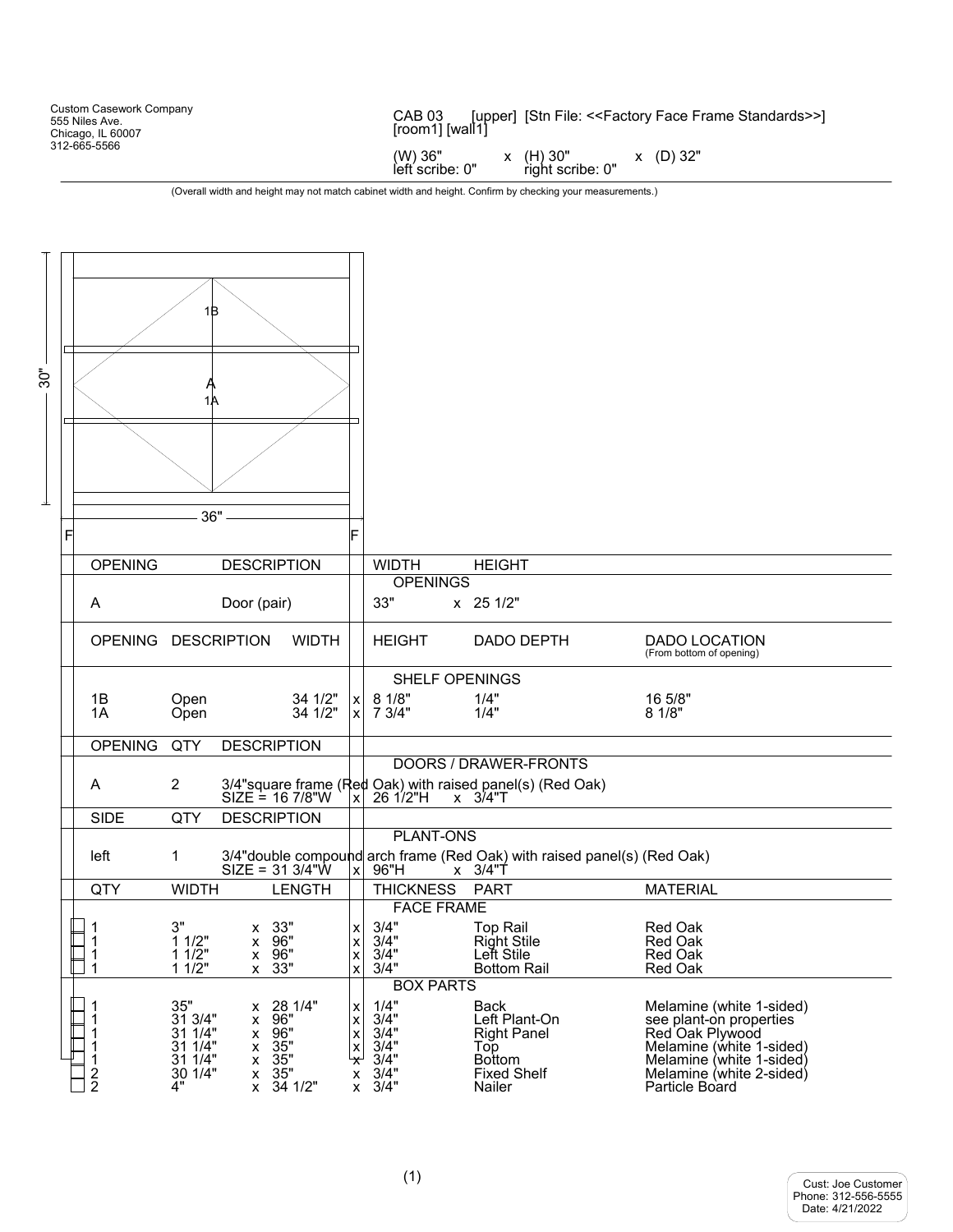|     | <b>Custom Casework Company</b><br>555 Niles Ave.<br>Chicago, IL 60007 |                                                                      |                                                                                                           |                                                  | CAB <sub>06</sub>                                                        | [upper] [Stn File: < <factory face="" frame="" standards="">&gt;]<br/>[room1] [wall1]</factory>           |                                                                                                                                                                                        |  |  |  |
|-----|-----------------------------------------------------------------------|----------------------------------------------------------------------|-----------------------------------------------------------------------------------------------------------|--------------------------------------------------|--------------------------------------------------------------------------|-----------------------------------------------------------------------------------------------------------|----------------------------------------------------------------------------------------------------------------------------------------------------------------------------------------|--|--|--|
|     | 312-665-5566                                                          |                                                                      |                                                                                                           |                                                  | (W) 16"<br>left scribe: 1/4"                                             | x (H) 42"<br>right scribe: 1/4"                                                                           | x (D) 12"                                                                                                                                                                              |  |  |  |
|     |                                                                       |                                                                      |                                                                                                           |                                                  |                                                                          | (Overall width and height may not match cabinet width and height. Confirm by checking your measurements.) |                                                                                                                                                                                        |  |  |  |
| 42" | 1B<br>A<br>1A<br>16"                                                  |                                                                      |                                                                                                           |                                                  |                                                                          |                                                                                                           |                                                                                                                                                                                        |  |  |  |
|     | U                                                                     | U                                                                    |                                                                                                           |                                                  |                                                                          |                                                                                                           |                                                                                                                                                                                        |  |  |  |
|     | <b>OPENING</b>                                                        |                                                                      | <b>DESCRIPTION</b>                                                                                        |                                                  | <b>WIDTH</b><br><b>OPENINGS</b>                                          | <b>HEIGHT</b>                                                                                             |                                                                                                                                                                                        |  |  |  |
|     | A                                                                     |                                                                      | Door (single)                                                                                             |                                                  | 13 1/2"                                                                  | $x \quad 37 \quad 1/2"$                                                                                   |                                                                                                                                                                                        |  |  |  |
|     |                                                                       | OPENING DESCRIPTION                                                  | <b>WIDTH</b>                                                                                              |                                                  | <b>HEIGHT</b>                                                            | DADO DEPTH                                                                                                | <b>DADO LOCATION</b><br>(From bottom of opening)                                                                                                                                       |  |  |  |
|     |                                                                       |                                                                      |                                                                                                           |                                                  | <b>SHELF OPENINGS</b>                                                    |                                                                                                           |                                                                                                                                                                                        |  |  |  |
|     | 1B<br>1A                                                              | Open<br>Open                                                         | 14"<br>14"                                                                                                |                                                  | x 12 1/8"<br>x 11 3/4"                                                   | 1/4"<br>1/4"                                                                                              | 24 5/8"<br>12 1/8"                                                                                                                                                                     |  |  |  |
|     | <b>OPENING</b>                                                        | QTY                                                                  | <b>DESCRIPTION</b>                                                                                        |                                                  |                                                                          |                                                                                                           |                                                                                                                                                                                        |  |  |  |
|     |                                                                       |                                                                      |                                                                                                           |                                                  |                                                                          | DOORS / DRAWER-FRONTS                                                                                     |                                                                                                                                                                                        |  |  |  |
|     | A                                                                     | 1                                                                    | $SIZE = 14 1/2"W$                                                                                         |                                                  | $x$ 38 1/2"H                                                             | 3/4"square frame (Red Oak) with raised panel(s) (Red Oak)<br>$x \quad 3/4$ "T                             |                                                                                                                                                                                        |  |  |  |
|     | QTY                                                                   | <b>WIDTH</b>                                                         | <b>LENGTH</b>                                                                                             |                                                  | <b>THICKNESS</b>                                                         | <b>PART</b>                                                                                               | <b>MATERIAL</b>                                                                                                                                                                        |  |  |  |
|     |                                                                       |                                                                      |                                                                                                           |                                                  | <b>FACE FRAME</b>                                                        |                                                                                                           |                                                                                                                                                                                        |  |  |  |
|     | 1<br>1<br>1<br>1                                                      | 3"<br>11/2"<br>11/4"<br>11/4"                                        | x 13 1/2"<br>13 1/2"<br>x<br>$x \quad 42"$<br>x 42"                                                       | X                                                | $x \quad 3/4"$<br>$x \quad 3/4"$<br>3/4"<br>$x \quad 3/4"$               | <b>Top Rail</b><br><b>Bottom Rail</b><br><b>Right Stile</b><br>Left Stile                                 | Red Oak<br>Red Oak<br>Red Oak<br>Red Oak                                                                                                                                               |  |  |  |
|     | 1<br>1<br>1<br>1<br>1<br>$\frac{2}{2}$                                | 14 1/2"<br>11 1/4"<br>11 1/4"<br>11 1/4"<br>11 1/4"<br>10 1/4"<br>4" | $x$ 40 1/4"<br>x 41 1/4"<br>x 41 1/4"<br>$x$ 14 1/2"<br>x 14 1/2"<br>14 1/2"<br>X.<br>14"<br>$\mathsf{X}$ | x<br>X<br>X<br>x<br>x<br>x<br>$\pmb{\mathsf{x}}$ | <b>BOX PARTS</b><br>1/4"<br>3/4"<br>3/4"<br>3/4"<br>3/4"<br>3/4"<br>3/4" | Back<br><b>Right Panel</b><br>Left Panel<br>Top<br><b>Bottom</b><br><b>Fixed Shelf</b><br>Nailer          | Melamine (white 1-sided)<br>Melamine (white 1-sided)<br>Melamine (white 1-sided)<br>Melamine (white 1-sided)<br>Melamine (white 1-sided)<br>Melamine (white 2-sided)<br>Particle Board |  |  |  |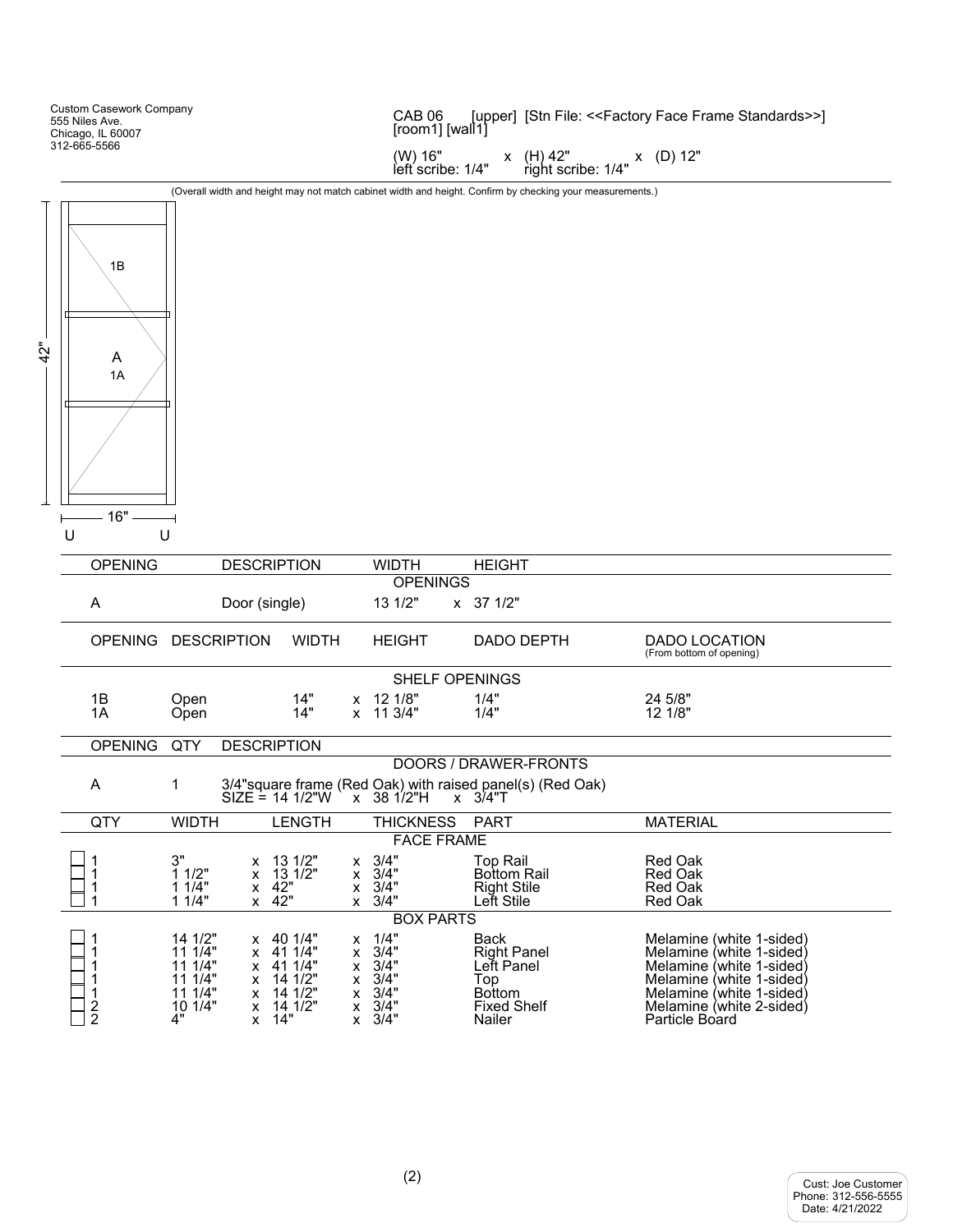Custom Casework Company 555 Niles Ave. Chicago, IL 60007 312-665-5566 A (right) A1 (L & R) 36" U U 34 1/2" CAB 01 [base] [Stn File: <<Factory Face Frame Standards>>] [room1] [wall2] (W) 36" x (H) 34 1/2" x (D) 36"<br>left scribe: 1/4" right scribe: 1/4" right scribe: 1/4" (Overall width and height may not match cabinet width and height. Confirm by checking your measurements.) OPENING DESCRIPTION WIDTH HEIGHT OPENINGS A (right) Door (single) 10 3/4" x 26 1/2" Door (single) OPENING DESCRIPTION WIDTH HEIGHT DADO DEPTH DADO LOCATION (From bottom of opening) SHELF OPENINGS A1 (L & R) Open 10 3/4" x 32" 1/4" 12 7/8" OPENING QTY DESCRIPTION DOORS / DRAWER-FRONTS A (left) 1 3/4"square frame (Red Oak) with raised panel(s) (Red Oak) SIZE = 10 1/2"W )x 27 1/2"H x 3/4"T A (right) 1 3/4"square frame (Red Oak) with raised panel(s) (Red Oak) SIZE = 10 1/2"W x 27 1/2"H x 3/4"T QTY WIDTH LENGTH THICKNESS PART MATERIAL FACE FRAME 1 2 1/2" x 11 1/2" x 3/4" Corner Top Rail Red Oak<br>1 2 1/2" x 10 3/4" x 3/4" Top Rail Red Oak<br>1 1 1/2" x 11 1/2" x 3/4" Corner Bottom Rail Red Oak 1 2 1/2" x 10 3/4" x 3/4" Top Rail Red Oak 1 1 1/2" x 11 1/2" x 3/4" Corner Bottom Rail Red Oak 1 1 1/2" x 10 3/4" x 3/4" Bottom Rail Red Oak 1 1 1/4" x 30 1/2" x 3/4" Corner Left Stile Red Oak Right Stile BOX PARTS 1  $\begin{array}{ccc} 35 & 1/4" & x & 35 & 1/4" & x & 3/4" & 3/4" & x & 29 & 1/4" & x & 3/4" & x & 3/4" & x & 3/4" & x & 3/4" & x & 3/4" & x & 3/4" & x & 3/4" & x & 3/4" & x & 3/4" & x & 3/4" & x & 3/4" & x & 3/4" & x & 3/4" & x & 3/4" & x & 3/4" & x & 3/4" & x & 3/4" & x & 3/4" & x & 3/4" & x & 3/4" & x &$ 1 34 1/2" x 29 1/4" x 1/4" Corner Back Melamine (white 1-sided) 1 34 1/4" x 34 1/4" x 3/4" Fixed Shelf Melamine (white 2-sided) x 1/4" Back Melamine (white 1-sided)<br>x 3/4" Right Panel Melamine (white 1-sided) 1 23 1/4" x 29 3/4" x 3/4" Right Panel Melamine (white 1-sided) 1 23 1/4" x 29 3/4" x 3/4" Corner Left Panel Melamine (white 1-sided) 1 4 3/4" x 36" x 3/4" Corner Back Toe Kick Particle Board  $\begin{array}{ccccccccc}\n1 & 4 & 3/4" & x & 33 & 1/4" & x & 3/4" & \text{Back Toe Kic.} & \text{Particle Board} \\
3 & 4 & 3/4" & x & 18 & 1/4" & x & 3/4" & \text{Corner} & \text{Porticle Board} \\
3 & 4 & 3/4" & x & 17 & 1/2" & x & 3/4" & \text{Sleeper} & \text{Particle Board} \\
\end{array}$ x 3/4" Corner Sleeper<br>x 3/4" Sleeper **Particle Board**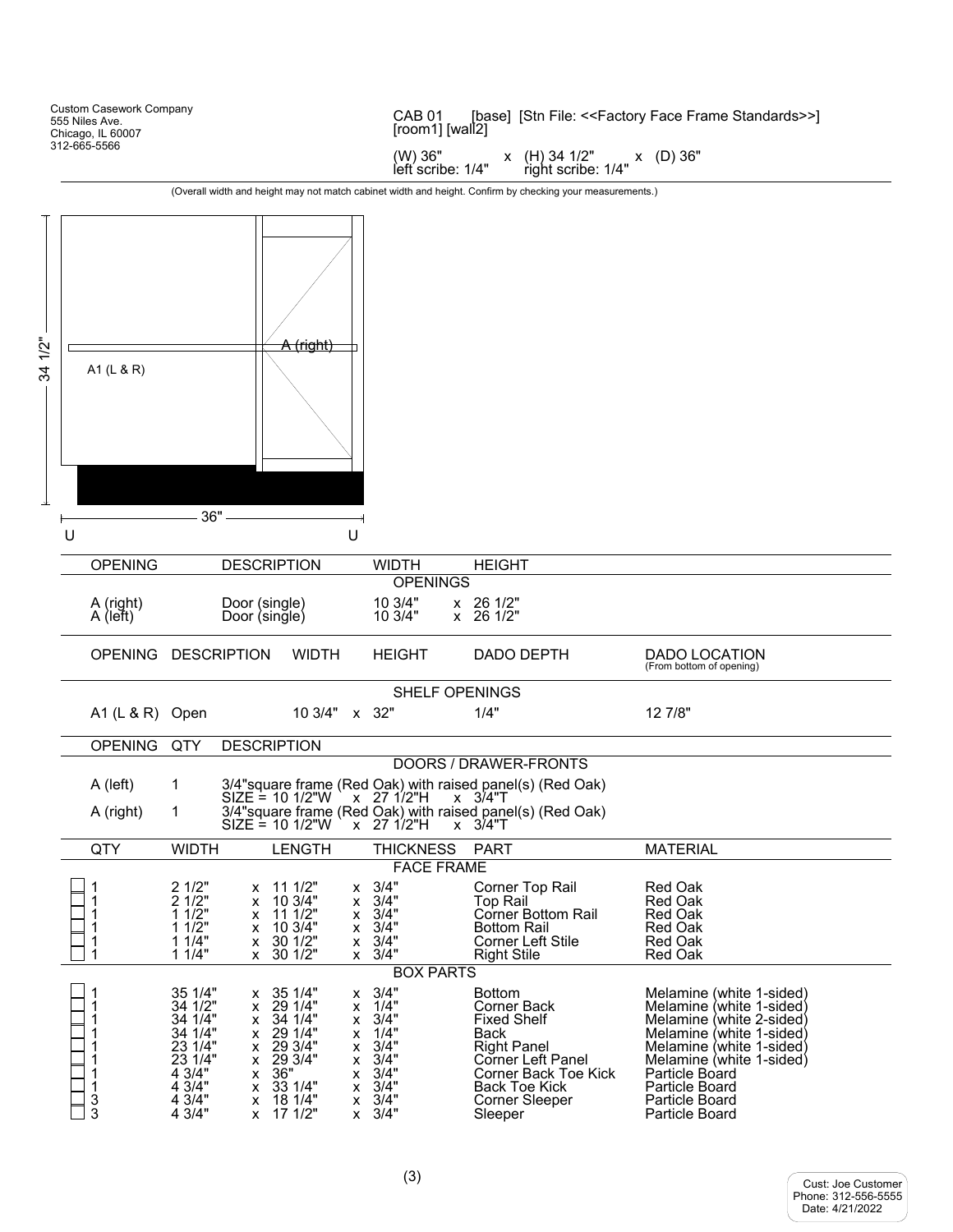## ASSEMBLY SHEET FOR CAB 01

| QTY                                                                 | SIZE                                     |                                                                            |                                              | PART                                                                                          | <b>MATERIAL</b>                                                                                          |  |  |  |  |
|---------------------------------------------------------------------|------------------------------------------|----------------------------------------------------------------------------|----------------------------------------------|-----------------------------------------------------------------------------------------------|----------------------------------------------------------------------------------------------------------|--|--|--|--|
| <b>BOX PARTS (</b><br>continued)                                    |                                          |                                                                            |                                              |                                                                                               |                                                                                                          |  |  |  |  |
| $\sqrt{2}$<br>-<br>$\sqrt{2}$<br>-<br>$\sqrt{2}$<br>_<br>$\sqrt{2}$ | 4 3/4"<br>4 3/4"<br>4"<br>4"<br>4"<br>4" | 15 3/4"<br>15"<br>34"<br>x<br>33 1/4"<br>x<br>29 1/4"<br>x<br>11 3/4"<br>x | 3/4"<br>3/4"<br>3/4"<br>3/4"<br>3/4"<br>3/4" | Corner Toe Kick<br>Front Toe Kick<br>Corner Nailer<br>Nailer<br>Corner Stretcher<br>Stretcher | Particle Board<br>Particle Board<br>Particle Board<br>Particle Board<br>Particle Board<br>Particle Board |  |  |  |  |

| Cust: Joe Customer  |
|---------------------|
| Phone: 312-556-5555 |
| Date: 4/21/2022     |
|                     |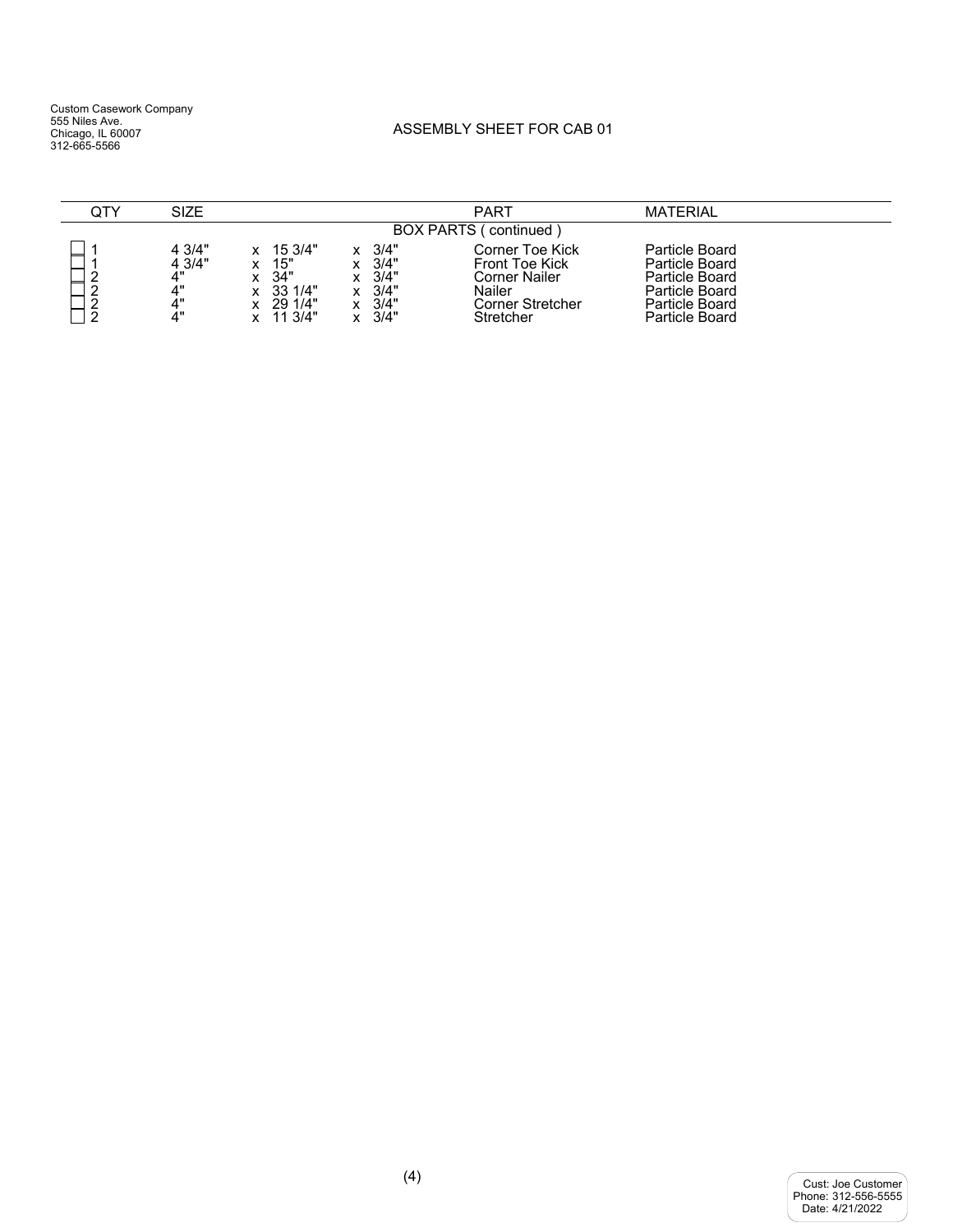|     | <b>Custom Casework Company</b><br>555 Niles Ave.<br>Chicago, IL 60007 |                                                                                                 |                                      |                                                                                                            |                                                          | [upper] [Stn File: < <factory face="" frame="" standards="">&gt;]<br/>CAB<sub>02</sub><br/>[room1] [wall2]</factory> |                                                                                                                                                    |                                                                                                                                                                                                                                      |  |
|-----|-----------------------------------------------------------------------|-------------------------------------------------------------------------------------------------|--------------------------------------|------------------------------------------------------------------------------------------------------------|----------------------------------------------------------|----------------------------------------------------------------------------------------------------------------------|----------------------------------------------------------------------------------------------------------------------------------------------------|--------------------------------------------------------------------------------------------------------------------------------------------------------------------------------------------------------------------------------------|--|
|     | 312-665-5566                                                          |                                                                                                 |                                      |                                                                                                            |                                                          | (W) 24"<br>left scribe: 1/4"                                                                                         | $right \xrightarrow{\text{right} \text{scribe}: 1/4"} \begin{array}{l} \text{x} \end{array}$ (D) 24"<br>x (H) 42"                                  |                                                                                                                                                                                                                                      |  |
|     |                                                                       |                                                                                                 |                                      |                                                                                                            |                                                          |                                                                                                                      | (Overall width and height may not match cabinet width and height. Confirm by checking your measurements.)                                          |                                                                                                                                                                                                                                      |  |
| 42" | 24"                                                                   | A (right)                                                                                       |                                      |                                                                                                            |                                                          |                                                                                                                      |                                                                                                                                                    |                                                                                                                                                                                                                                      |  |
|     | U                                                                     |                                                                                                 | U                                    |                                                                                                            |                                                          |                                                                                                                      |                                                                                                                                                    |                                                                                                                                                                                                                                      |  |
|     | AOPERING                                                              |                                                                                                 | <b>DESCRIPTION</b>                   |                                                                                                            |                                                          | <b>WIDTH</b>                                                                                                         | <b>HEIGHT</b>                                                                                                                                      |                                                                                                                                                                                                                                      |  |
|     | A (right)<br>A (left)                                                 |                                                                                                 | Door (single)<br>Door (single)       |                                                                                                            |                                                          | <b>OPENINGS</b><br>10 3/4"<br>10 3/4"                                                                                | x 37 1/2"<br>$x \quad 37 \quad 1/2"$                                                                                                               |                                                                                                                                                                                                                                      |  |
|     | OPENING DESCRIPTION                                                   |                                                                                                 |                                      | <b>WIDTH</b>                                                                                               |                                                          | <b>HEIGHT</b>                                                                                                        | DADO DEPTH                                                                                                                                         | DADO LOCATION<br>(From bottom of opening)                                                                                                                                                                                            |  |
|     |                                                                       |                                                                                                 |                                      |                                                                                                            |                                                          | <b>SHELF OPENINGS</b>                                                                                                |                                                                                                                                                    |                                                                                                                                                                                                                                      |  |
|     | A2 (L & R)<br>A1 (L & R)                                              | Open<br>Open                                                                                    |                                      | 10 3/4" x 93"<br>$103/4" \times 0"$                                                                        |                                                          |                                                                                                                      | 1/4"<br>1/4"                                                                                                                                       | 24 5/8"<br>12 1/8"                                                                                                                                                                                                                   |  |
|     | OPENING QTY                                                           |                                                                                                 | <b>DESCRIPTION</b>                   |                                                                                                            |                                                          |                                                                                                                      |                                                                                                                                                    |                                                                                                                                                                                                                                      |  |
|     |                                                                       |                                                                                                 |                                      |                                                                                                            |                                                          |                                                                                                                      | DOORS / DRAWER-FRONTS                                                                                                                              |                                                                                                                                                                                                                                      |  |
|     | A (left)<br>A (right)                                                 | $\mathbf{1}$<br>1                                                                               | $SIZE = 10$ 1/2"W                    | $SIZE = 10$ 1/2"W                                                                                          |                                                          | $x$ 38 1/2"H<br>$x$ 38 1/2"H<br><b>X</b>                                                                             | 3/4"square frame (Red Oak) with raised panel(s) (Red Oak)<br>$x \quad 3/4"T$<br>3/4"square frame (Red Oak) with raised panel(s) (Red Oak)<br>3/4"T |                                                                                                                                                                                                                                      |  |
|     | QTY                                                                   | <b>WIDTH</b>                                                                                    |                                      | <b>LENGTH</b>                                                                                              |                                                          | <b>THICKNESS</b>                                                                                                     | <b>PART</b>                                                                                                                                        | <b>MATERIAL</b>                                                                                                                                                                                                                      |  |
|     | $-41$ <sub>4</sub> (L & R)<br>1<br>1<br>1<br>1                        | 3"<br>3"<br>11/2"<br>1 1/2"<br>11/4"<br>11/4"                                                   | х<br>x<br>х<br>x<br>X<br><b>X</b>    | 11 1/2"<br>10 3/4"<br>11 1/2"<br>10 3/4"<br>42"<br>42"                                                     | x.<br>X.<br>X.<br>X.<br>x                                | <b>FACE FRAME</b><br>3/4"<br>3/4"<br>3/4"<br>3/4"<br>3/4"<br>$x \frac{3}{4}$ "                                       | Corner Top Rail<br><b>Top Rail</b><br>Corner Bottom Rail<br>Bottom Rail<br>Corner Left Stile<br><b>Right Stile</b>                                 | Red Oak<br><b>Red Oak</b><br>Red Oak<br><b>Red Oak</b><br><b>Red Oak</b><br><b>Red Oak</b>                                                                                                                                           |  |
|     |                                                                       |                                                                                                 |                                      |                                                                                                            |                                                          | <b>BOX PARTS</b>                                                                                                     |                                                                                                                                                    |                                                                                                                                                                                                                                      |  |
|     | 1<br>1<br>1<br>$\overline{\mathbf{c}}$<br>1<br>1<br>$\frac{2}{2}$     | 23 1/4"<br>23 1/4"<br>22 1/2"<br>22 1/4"<br>22 1/4"<br>11 1/4"<br>11 1/4"<br>4"<br>$\ddot{4}$ " | x<br>x<br>х<br>x<br>x<br>x<br>х<br>X | x 23 1/4"<br>23 1/4"<br>40 1/4"<br>40 1/4"<br>22 1/4"<br>41 1/4"<br>41 1/4"<br>22"<br>$\overline{21}$ 1/4" | x.<br>x<br>x<br>х<br>x.<br>X.<br>x<br>X.<br>$\mathsf{x}$ | 3/4"<br>3/4"<br>1/4"<br>1/4"<br>3/4"<br>3/4"<br>3/4"<br>3/4"<br>3/4"                                                 | Top<br><b>Bottom</b><br>Corner Back<br>Back<br><b>Fixed Shelf</b><br><b>Right Panel</b><br>Corner Left Panel<br><b>Corner Nailer</b><br>Nailer     | Melamine (white 1-sided)<br>Melamine (white 1-sided)<br>Melamine (white 1-sided)<br>Melamine (white 1-sided)<br>Melamine (white 2-sided)<br>Melamine (white 1-sided)<br>Melamine (white 1-sided)<br>Particle Board<br>Particle Board |  |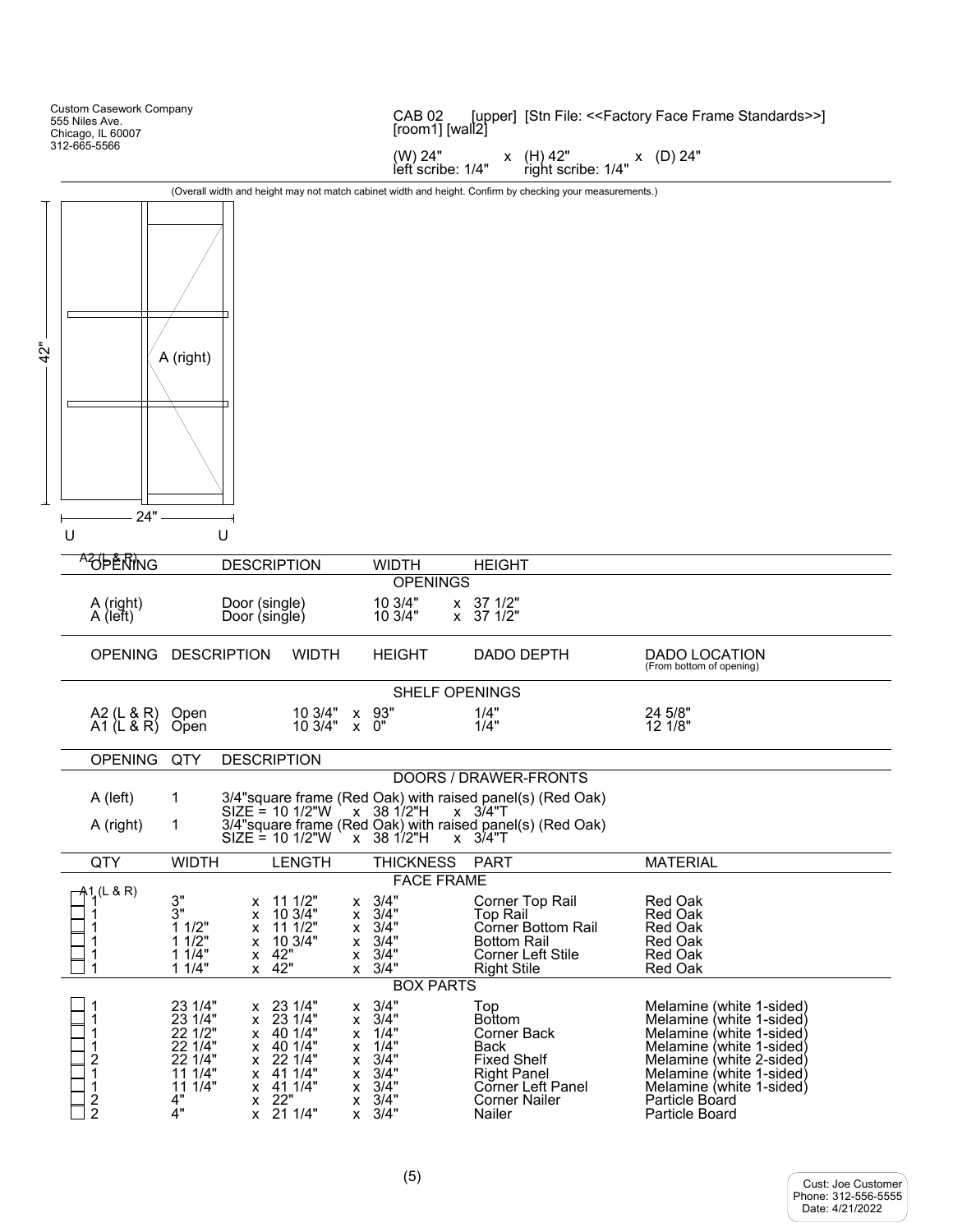| <b>Custom Casework Company</b><br>555 Niles Ave.<br>Chicago, IL 60007 | [full-height] [Stn File: < <factory face="" frame="" standards="">&gt;]<br/>CAB<sub>04</sub><br/>[room1] [wall2]</factory> |  |
|-----------------------------------------------------------------------|----------------------------------------------------------------------------------------------------------------------------|--|
| 312-665-5566                                                          | (W) 20"<br>x (D) 25"<br>(H) 96"<br>left scribe: 0"<br>right scribe: 0"                                                     |  |
|                                                                       | .                                                                                                                          |  |

(Overall width and height may not match cabinet width and height. Confirm by checking your measurements.)



| <b>OPENING</b>       |                                         | <b>DESCRIPTION</b>                           |                                         |                                                                   | <b>WIDTH</b>                                           | <b>HEIGHT</b>                                                                                     |                                                                          |
|----------------------|-----------------------------------------|----------------------------------------------|-----------------------------------------|-------------------------------------------------------------------|--------------------------------------------------------|---------------------------------------------------------------------------------------------------|--------------------------------------------------------------------------|
|                      |                                         |                                              |                                         |                                                                   | <b>OPENINGS</b>                                        |                                                                                                   |                                                                          |
| $_{\rm B}^{\rm A}$   |                                         | Door (single)<br>Door (single)               |                                         |                                                                   | 17"<br>17"                                             | x 42 5/8"<br>x 42 5/8"                                                                            |                                                                          |
| OPENING DESCRIPTION  |                                         |                                              | <b>WIDTH</b>                            |                                                                   | <b>HEIGHT</b>                                          | <b>DADO DEPTH</b>                                                                                 | DADO LOCATION<br>(From bottom of opening)                                |
|                      |                                         |                                              |                                         |                                                                   | <b>SHELF OPENINGS</b>                                  |                                                                                                   |                                                                          |
| 1B<br>1A<br>2B<br>2A | Open<br>Open<br>Open<br>Open            |                                              | 18 1/2"<br>181/2"<br>18 1/2"<br>18 1/2" | $\mathsf{x}$                                                      | 13 53/64"<br>x 13 29/64"<br>x 13 53/64"<br>x 13 29/64" | 1/4"<br>1/4"<br>1/4"<br>1/4"                                                                      | 28 3/64"<br>13 53/64"<br>28 3/64"<br>13 53/64"                           |
| <b>OPENING</b>       | QTY                                     |                                              | <b>DESCRIPTION</b>                      |                                                                   |                                                        |                                                                                                   |                                                                          |
|                      |                                         |                                              |                                         |                                                                   |                                                        | DOORS / DRAWER-FRONTS                                                                             |                                                                          |
| B                    | 1                                       |                                              |                                         |                                                                   |                                                        | 3/4" square frame (Red Oak) with raised panel(s) (Red Oak)                                        |                                                                          |
| A                    | 1                                       | $SIZE = 18"W$<br>$SIZE = 18"W$               |                                         |                                                                   | $x$ 43 5/8"H<br>x 43 5/8"H                             | $x \quad 3/4"T$<br>3/4" square frame (Red Oak) with raised panel(s) (Red Oak)<br>$x \quad 3/4$ "T |                                                                          |
| <b>SIDE</b>          | QTY                                     |                                              | <b>DESCRIPTION</b>                      |                                                                   |                                                        |                                                                                                   |                                                                          |
|                      |                                         |                                              |                                         |                                                                   | <b>PLANT-ONS</b>                                       |                                                                                                   |                                                                          |
| right                | 1                                       |                                              | $SIZE = 243/4"W$                        |                                                                   | x 92"H                                                 | 3/4" double compound arch frame (Red Oak) with raised panel(s) (Red Oak)<br>$x \quad 3/4$ "T      |                                                                          |
| QTY                  | <b>WIDTH</b>                            |                                              | <b>LENGTH</b>                           |                                                                   | <b>THICKNESS</b>                                       | <b>PART</b>                                                                                       | <b>MATERIAL</b>                                                          |
|                      |                                         |                                              |                                         |                                                                   | <b>FACE FRAME</b>                                      |                                                                                                   |                                                                          |
|                      | 3"<br>2 1/4"<br>11/2"<br>11/2"<br>11/2" | x<br>X<br>$\mathsf{x}$<br>X                  | 17"<br>17"<br>x 92"<br>92"<br>17"       | $\mathsf{x}$<br>$\mathsf{x}$<br>$\mathsf{x}$<br>X<br>$\mathsf{x}$ | 3/4"<br>3/4"<br>3/4"<br>3/4"<br>3/4"                   | <b>Top Rail</b><br><b>Center Rail</b><br><b>Right Stile</b><br>Lett Stile<br><b>Bottom Rail</b>   | Red Oak<br><b>Red Oak</b><br>Red Oak<br><b>Red Oak</b><br><b>Red Oak</b> |
|                      |                                         |                                              |                                         |                                                                   | <b>BOX PARTS</b>                                       |                                                                                                   |                                                                          |
|                      | 24 3/4"<br>24 1/4"<br>24 1/4"           | $\mathsf{x}$<br>$\mathsf{x}$<br>$\mathsf{x}$ | 92"<br>92"<br>19"                       | $\mathsf{x}$                                                      | $x \quad 3/4"$<br>3/4"<br>$x \quad 3/4"$               | Right Plant-On<br>Lett Panel<br>Top                                                               | see plant-on properties<br>Red Oak Plywood<br>Melamine (white 1-sided)   |

Cust: Phone: Date: Joe Customer 312-556-5555 4/21/2022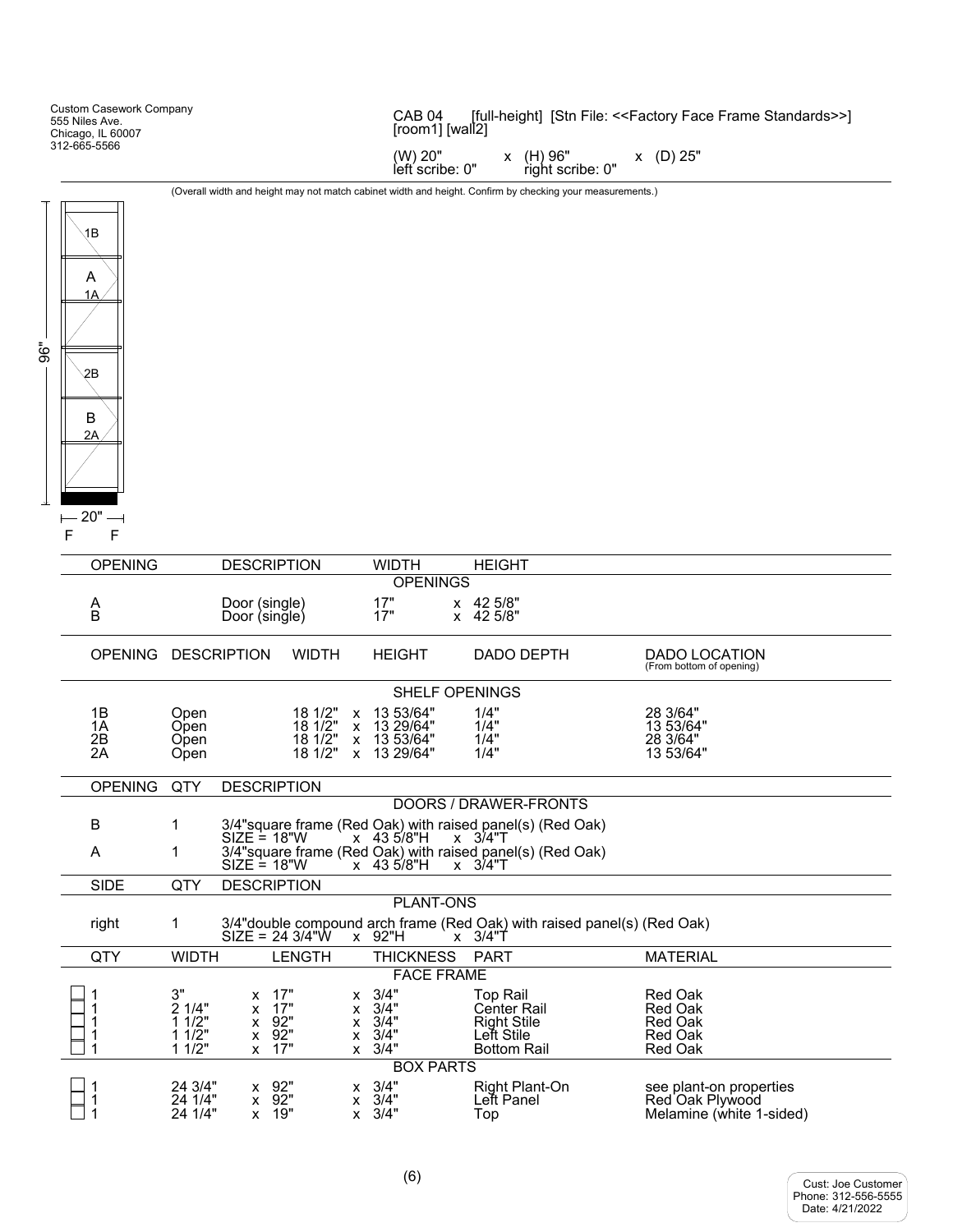## ASSEMBLY SHEET FOR CAB 04

| QTY                              | <b>SIZE</b>                                                   |                                                                   |                                                                                          | <b>PART</b>                                                                                                              | <b>MATERIAL</b>                                                                                                                                          |  |  |  |  |  |
|----------------------------------|---------------------------------------------------------------|-------------------------------------------------------------------|------------------------------------------------------------------------------------------|--------------------------------------------------------------------------------------------------------------------------|----------------------------------------------------------------------------------------------------------------------------------------------------------|--|--|--|--|--|
| <b>BOX PARTS (</b><br>continued) |                                                               |                                                                   |                                                                                          |                                                                                                                          |                                                                                                                                                          |  |  |  |  |  |
| ხ<br>0<br>د<br>$\sqrt{2}$        | 24 1/4"<br>23 1/4"<br>19"<br>4 3/4"<br>4 3/4"<br>4 3/4"<br>4" | 19"<br>19"<br>901/4"<br>x<br>18 1/2"<br>16"<br>16"<br>181/2"<br>x | 3/4"<br>3/4"<br>x<br>1/4"<br>$\checkmark$<br>3/4"<br>3/4"<br>3/4"<br>3/4"<br>$\mathbf v$ | <b>Bottom</b><br><b>Fixed Shelf</b><br><b>Back</b><br>Sleeper<br><b>Back Toe Kick</b><br><b>Front Toe Kick</b><br>Nailer | Melamine (white 1-sided)<br>Melamine (white 2-sided)<br>Melamine (white 1-sided)<br>Particle Board<br>Particle Board<br>Particle Board<br>Particle Board |  |  |  |  |  |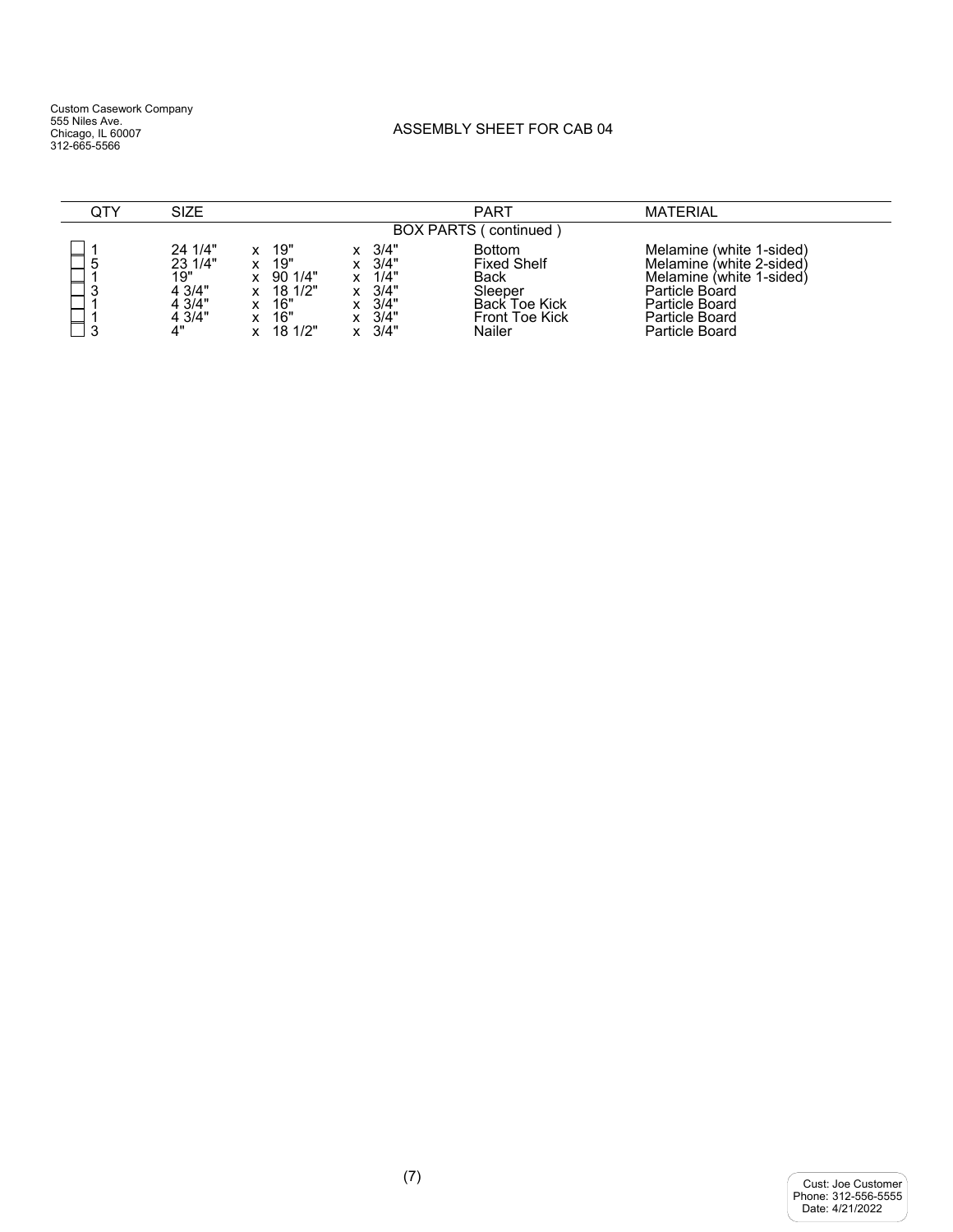|            | <b>Custom Casework Company</b><br>555 Niles Ave.<br>Chicago, IL 60007 |                                                                                    |                                                                                                                                                                                                   | CAB <sub>05</sub>                                                    | [base] [Stn File: < <factory face="" frame="" standards="">&gt;]<br/>[room1] [wall2]</factory>                                                      |                                                                                                                                                                                                               |  |  |  |
|------------|-----------------------------------------------------------------------|------------------------------------------------------------------------------------|---------------------------------------------------------------------------------------------------------------------------------------------------------------------------------------------------|----------------------------------------------------------------------|-----------------------------------------------------------------------------------------------------------------------------------------------------|---------------------------------------------------------------------------------------------------------------------------------------------------------------------------------------------------------------|--|--|--|
|            | 312-665-5566                                                          |                                                                                    |                                                                                                                                                                                                   | (W) 36"<br>left scribe: 1/4"                                         | $x$ (H) 34 1/2"<br>right scribe: 1/4"                                                                                                               | x (D) 24"                                                                                                                                                                                                     |  |  |  |
|            |                                                                       |                                                                                    |                                                                                                                                                                                                   |                                                                      | (Overall width and height may not match cabinet width and height. Confirm by checking your measurements.)                                           |                                                                                                                                                                                                               |  |  |  |
|            |                                                                       |                                                                                    |                                                                                                                                                                                                   |                                                                      |                                                                                                                                                     |                                                                                                                                                                                                               |  |  |  |
|            |                                                                       | A                                                                                  |                                                                                                                                                                                                   |                                                                      |                                                                                                                                                     |                                                                                                                                                                                                               |  |  |  |
| 1/2"<br>34 | U                                                                     | 36"                                                                                | U                                                                                                                                                                                                 |                                                                      |                                                                                                                                                     |                                                                                                                                                                                                               |  |  |  |
|            | <b>OPENING</b>                                                        |                                                                                    | <b>DESCRIPTION</b>                                                                                                                                                                                | <b>WIDTH</b>                                                         | <b>HEIGHT</b>                                                                                                                                       |                                                                                                                                                                                                               |  |  |  |
|            |                                                                       |                                                                                    |                                                                                                                                                                                                   | <b>OPENINGS</b>                                                      |                                                                                                                                                     |                                                                                                                                                                                                               |  |  |  |
|            | A<br>B                                                                |                                                                                    | Sink Top<br>Door (pair)                                                                                                                                                                           | 33 1/2"<br>33 1/2"                                                   | $x \quad 4"$<br>x 20 1/4"                                                                                                                           |                                                                                                                                                                                                               |  |  |  |
|            | OPENING QTY                                                           |                                                                                    | <b>DESCRIPTION</b>                                                                                                                                                                                |                                                                      |                                                                                                                                                     |                                                                                                                                                                                                               |  |  |  |
|            |                                                                       |                                                                                    |                                                                                                                                                                                                   |                                                                      | DOORS / DRAWER-FRONTS                                                                                                                               |                                                                                                                                                                                                               |  |  |  |
|            | A<br>В                                                                | 1<br>2                                                                             | 3/4"slab (horizontal grain)(Red Oak) with edging (Red Oak)<br>SIZE = 34 1/2"W x 5"H x 3/4"T<br>$3/4$ "square frame (Red Oak) with raised panel(s) (Red Oak)<br>SIZE = 17 1/8"W x 21 1/4"H x 3/4"T |                                                                      |                                                                                                                                                     |                                                                                                                                                                                                               |  |  |  |
|            | QTY                                                                   | <b>WIDTH</b>                                                                       | <b>LENGTH</b>                                                                                                                                                                                     | <b>THICKNESS</b>                                                     | <b>PART</b>                                                                                                                                         | <b>MATERIAL</b>                                                                                                                                                                                               |  |  |  |
|            |                                                                       |                                                                                    |                                                                                                                                                                                                   | <b>FACE FRAME</b>                                                    |                                                                                                                                                     |                                                                                                                                                                                                               |  |  |  |
|            | 1<br>1<br>1<br>1<br>1                                                 | 2 1/2"<br>2 1/4"<br>11/2"<br>11/4"<br>11/4"                                        | x 33 1/2"<br>x 33 1/2"<br>x<br>33 1/2"<br>X<br>x<br>30 1/2"<br>X<br>X<br>$x$ 30 1/2"                                                                                                              | $x \quad 3/4"$<br>3/4"<br>3/4"<br>3/4"<br>$x \quad 3/4"$             | <b>Top Rail</b><br><b>Center Rail</b><br><b>Bottom Rail</b><br><b>Right Stile</b><br>Lett Stile                                                     | Red Oak<br><b>Red Oak</b><br>Red Oak<br>Red Oak<br><b>Red Oak</b>                                                                                                                                             |  |  |  |
|            |                                                                       |                                                                                    |                                                                                                                                                                                                   | <b>BOX PARTS</b>                                                     |                                                                                                                                                     |                                                                                                                                                                                                               |  |  |  |
|            | 1<br>1<br>1<br>1<br>1<br>1<br>4<br>$\frac{2}{2}$                      | 34 1/2"<br>23 1/4"<br>23 1/4"<br>23 1/4"<br>4 3/4"<br>4 3/4"<br>4 3/4"<br>4"<br>4" | x 29 1/4"<br>х<br>34 1/2"<br>x<br>x<br>x 29 3/4"<br>x<br>29 3/4"<br>x<br>x<br>36"<br>x<br>х<br>36"<br>x<br>х<br>17 1/2"<br>x<br>x<br>$\frac{34}{34}$ "<br>x<br>x<br>$\mathsf{X}$<br>x             | 1/4"<br>3/4"<br>3/4"<br>3/4"<br>3/4"<br>3/4"<br>3/4"<br>3/4"<br>3/4" | <b>Back</b><br><b>Bottom</b><br><b>Right Panel</b><br>Left Panel<br><b>Back Toe Kick</b><br><b>Front Toe Kick</b><br>Sleeper<br>Stretcher<br>Nailer | Melamine (white 1-sided)<br>Melamine (white 1-sided)<br>Melamine (white 1-sided)<br>Melamine (white 1-sided)<br>Particle Board<br>Particle Board<br>Particle Board<br><b>Particle Board</b><br>Particle Board |  |  |  |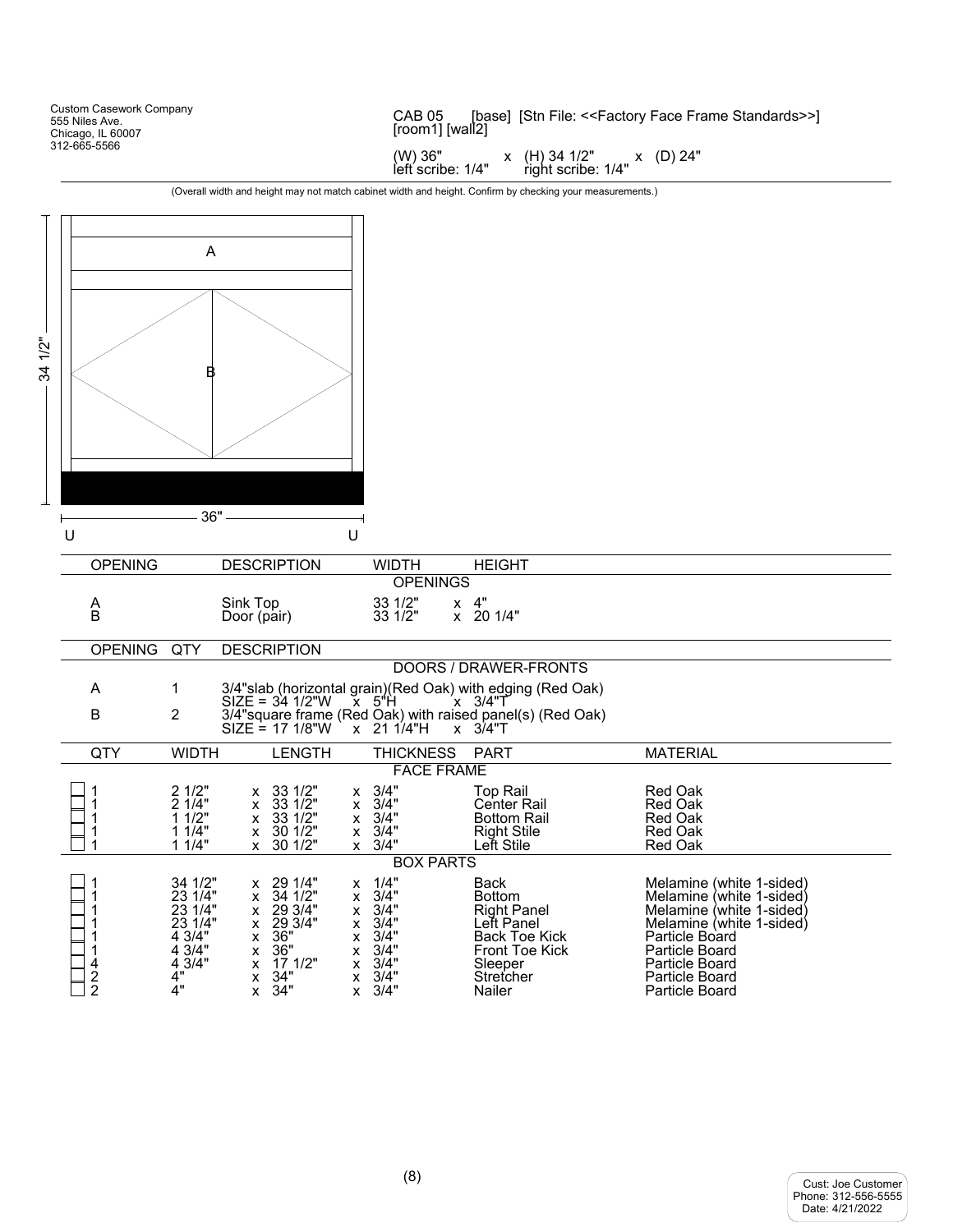Custom Casework Company CAB 07 [base] [Stn File: <<Factory Face Frame Standards>>] 555 Niles Ave. [room1] [wall2] Chicago, IL 60007 312-665-5566 (W) 24" x (H) 34 1/2" x (D) 24"<br>left scribe: 1/4" right scribe: 1/4" right scribe: 1/4" (Overall width and height may not match cabinet width and height. Confirm by checking your measurements.) A B 34 1/2" C D  $24"$ k U U OPENING DESCRIPTION WIDTH HEIGHT OPENINGS A Drawer 21 1/2" x 4"<br>
B Drawer 21 1/2" x 5 1/4"<br>
C Drawer 21 1/2" x 5 1/4" B Drawer 21 1/2" x 5 1/4" C Drawer 21 1/2" x 5 1/4"  $\overline{D}$  Drawer  $\overline{2}$ 1 1/2"  $\overline{2}$  5 1/4" OPENING QTY DESCRIPTION DOORS / DRAWER-FRONTS D 1 3/4"slab (horizontal grain)(Red Oak) with edging (Red Oak)  $SIZE = 22\frac{1}{2}\%$  X  $6\frac{1}{4}\%$  X  $3/4\%$ C 1  $\frac{3}{4}$ "slab (horizontal grain)(Red Oak) with edging (Red Oak)<br>SIZE = 22 1/2"W  $\times$  6 1/4"H  $\times$  3/4"T  $SIZE = 221/2"W$ B 1 3/4"slab (horizontal grain)(Red Oak) with edging (Red Oak)  $SIZE = 22\frac{1}{2}\%$  X  $6\frac{1}{4}\%$  X  $3/4\%$ A 1 3/4"slab (horizontal grain)(Red Oak) with edging (Red Oak)  $SIZE = 221/2"W \times 5"H \times 3/4"T$ QTY WIDTH LENGTH THICKNESS PART MATERIAL FACE FRAME 1 2 1/2" x 21 1/2" x 3/4" Top Rail Red Oak<br>
3 2 1/4" x 21 1/2" x 3/4" Center Rail Red Oak<br>
1 1 1/4" x 30 1/2" x 3/4" Right Stile Red Oak<br>
1 1 1/4" x 30 1/2" x 3/4" Left Stile Red Oak<br>
1 1 1/4" x 30 1/2" x 3/4" Left Stile R 1 2 1/2" x 21 1/2" x 3/4" Top Rail Red Oak 1 1 1/2" x 21 1/2" x 3/4" Bottom Rail Red Oak 1 1/4" x 30 1/2" x 3/4" Right Stile Red Oak<br>1 1/4" x 30 1/2" x 3/4" Left Stile Red Oak 1 1 1/4" x 30 1/2" x 3/4" Left Stile Red Oak BOX PARTS 23 1/4" x 29 3/4" x 3/4" Right Panel Melamine (white 1-sided)<br>
23 1/4" x 29 3/4" x 3/4" Left Panel Melamine (white 1-sided)<br>
23 1/4" x 22 1/2" x 3/4" Bottom Melamine (white 1-sided)<br>
22 1/2" x 24" x 3/4" Back Toe Kick Mela 1 23 1/4" x 29 3/4" x 3/4" Left Panel Melamine (white 1-sided) 1 23 1/4" x 22 1/2" x 3/4" Bottom Melamine (white 1-sided) 1 22 1/2" x 29 1/4" x 1/4" Back Melamine (white 1-sided) 1 4 3/4" x 24" x 3/4" Back Toe Kick Particle Board 1 4 3/4" x 24" x 3/4" Front Toe Kick<br>
3 4 3/4" x 17 1/2" x 3/4" Sleeper<br>
2 4" x 22" x 3/4" Stretcher<br>
2 4" x 22" x 3/4" Nailer x 17 1/2" x 3/4" Sleeper Sleeper Particle Board<br>
x 22" x 3/4" Stretcher Particle Board 2 4" x 22" x 3/4" Stretcher Particle Board ٦ Particle Board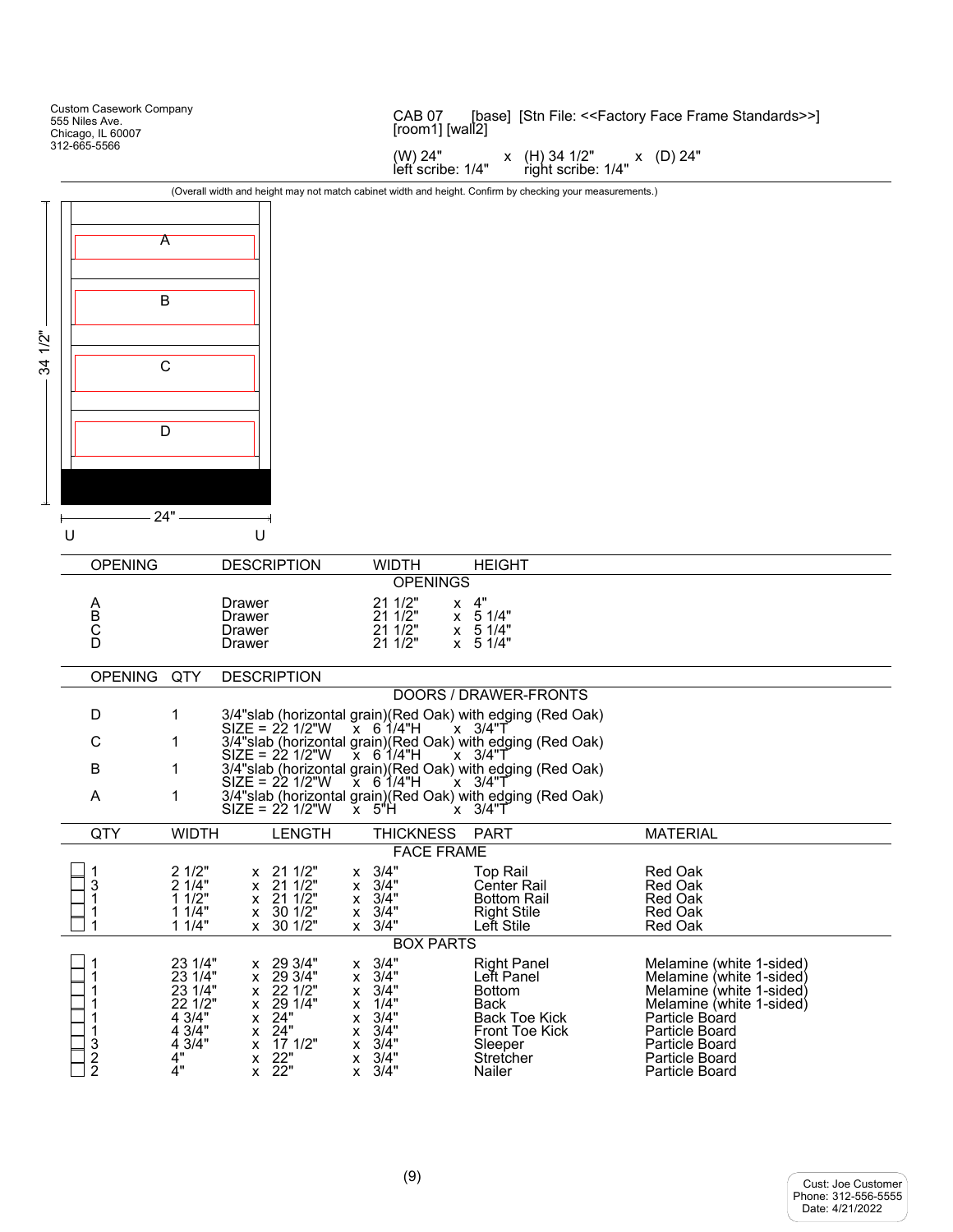|                          |   | <b>Custom Casework Company</b><br>555 Niles Ave.<br>Chicago, IL 60007 |                                             |                                      |                                                         |                     | CAB <sub>08</sub><br>$[room1]$ [wall <sup>2]</sup> |        |                                                                                                           | [base] [Stn File: < <factory face="" frame="" standards="">&gt;]</factory> |
|--------------------------|---|-----------------------------------------------------------------------|---------------------------------------------|--------------------------------------|---------------------------------------------------------|---------------------|----------------------------------------------------|--------|-----------------------------------------------------------------------------------------------------------|----------------------------------------------------------------------------|
|                          |   | 312-665-5566                                                          |                                             |                                      |                                                         |                     | (W) 20"<br>left scribe: 1/4"                       |        | x (H) 34 1/2" x (D) 24"<br>right scribe: 1/4"                                                             |                                                                            |
|                          |   |                                                                       |                                             |                                      |                                                         |                     |                                                    |        | (Overall width and height may not match cabinet width and height. Confirm by checking your measurements.) |                                                                            |
|                          |   |                                                                       |                                             |                                      |                                                         |                     |                                                    |        |                                                                                                           |                                                                            |
|                          |   | A                                                                     |                                             |                                      |                                                         |                     |                                                    |        |                                                                                                           |                                                                            |
|                          |   | В                                                                     |                                             |                                      |                                                         |                     |                                                    |        |                                                                                                           |                                                                            |
| $1/2$ "<br>$\frac{4}{3}$ |   | $\mathsf{C}$                                                          |                                             |                                      |                                                         |                     |                                                    |        |                                                                                                           |                                                                            |
|                          |   | D                                                                     |                                             |                                      |                                                         |                     |                                                    |        |                                                                                                           |                                                                            |
|                          |   |                                                                       |                                             |                                      |                                                         |                     |                                                    |        |                                                                                                           |                                                                            |
|                          |   | $20" -$                                                               |                                             |                                      |                                                         |                     |                                                    |        |                                                                                                           |                                                                            |
|                          | U |                                                                       |                                             | U                                    |                                                         |                     |                                                    |        |                                                                                                           |                                                                            |
|                          |   | <b>OPENING</b>                                                        |                                             |                                      | <b>DESCRIPTION</b>                                      |                     | <b>WIDTH</b>                                       |        | <b>HEIGHT</b>                                                                                             |                                                                            |
|                          |   |                                                                       |                                             |                                      |                                                         |                     | <b>OPENINGS</b>                                    |        |                                                                                                           |                                                                            |
|                          |   | A<br>B<br>C<br>D                                                      |                                             | Drawer<br>Drawer<br>Drawer<br>Drawer |                                                         |                     | 17 1/2"<br>171/2"<br>17 1/2"<br>17 1/2"            | $x$ 4" | x 5 1/4"<br>x 51/4"<br>$x \quad 5 \quad 1/4"$                                                             |                                                                            |
|                          |   | OPENING QTY                                                           |                                             |                                      | <b>DESCRIPTION</b>                                      |                     |                                                    |        |                                                                                                           |                                                                            |
|                          |   |                                                                       |                                             |                                      |                                                         |                     |                                                    |        | DOORS / DRAWER-FRONTS                                                                                     |                                                                            |
|                          |   | D                                                                     | $\mathbf 1$                                 |                                      |                                                         |                     |                                                    |        | 3/4"slab (horizontal grain)(Red Oak) with edging (Red Oak)                                                |                                                                            |
|                          |   | С                                                                     | 1                                           |                                      | $\text{SIZE} = 181/2 \text{W}$ $\text{X} 61/4 \text{H}$ |                     |                                                    |        | $x \quad 3/4$ "T<br>3/4"slab (horizontal grain)(Red Oak) with edging (Red Oak)                            |                                                                            |
|                          |   |                                                                       |                                             |                                      | SIZE = 18 1/2"W                                         |                     | $\chi$ 6 <sup>'1</sup> /4"H                        |        | x 3/4"T                                                                                                   |                                                                            |
|                          |   | B                                                                     | 1                                           |                                      | $SIZE = 181/2"W$                                        |                     | $X$ 6 1/4"H                                        |        | 3/4"slab (horizontal grain)(Red Oak) with edging (Red Oak)<br>´x 3/4"Tٌ                                   |                                                                            |
|                          |   | A                                                                     | 1                                           |                                      | $SIZE = 181/2"W$                                        |                     | x 5"H                                              |        | 3/4"slab (horizontal grain)(Red Oak) with edging (Red Oak)<br>´x 3/4"T                                    |                                                                            |
|                          |   | QTY                                                                   | <b>WIDTH</b>                                |                                      | <b>LENGTH</b>                                           |                     | <b>THICKNESS</b>                                   |        | <b>PART</b>                                                                                               | <b>MATERIAL</b>                                                            |
|                          |   |                                                                       |                                             |                                      |                                                         |                     | <b>FACE FRAME</b>                                  |        |                                                                                                           |                                                                            |
|                          |   | 1<br>3<br>1<br>1<br>1                                                 | 2 1/2"<br>2 1/4"<br>11/2"<br>11/4"<br>11/4" | x<br>X<br>x<br>x                     | 17 1/2"<br>17 1/2"<br>17 1/2"<br>30 1/2"<br>x 30 1/2"   | X.<br>x<br>x.<br>X. | 3/4"<br>3/4"<br>3/4"<br>3/4"<br>$x \quad 3/4"$     |        | <b>Top Rail</b><br><b>Center Rail</b><br><b>Bottom Rail</b><br><b>Right Stile</b><br>Left Stile           | Red Oak<br><b>Red Oak</b><br>Red Oak<br>Red Oak<br>Red Oak                 |
|                          |   |                                                                       |                                             |                                      |                                                         |                     | <b>BOX PARTS</b>                                   |        |                                                                                                           |                                                                            |
|                          |   | 1                                                                     | 23 1/4"<br>23 1/4"                          | x<br>X                               | 29 3/4"<br>29 3/4"                                      | X.                  | $x \quad 3/4"$<br>3/4"                             |        | <b>Right Panel</b><br>Lett Panel                                                                          | Melamine (white 1-sided)<br>Melamine (white 1-sided)                       |
|                          |   | 1                                                                     | 23 1/4"                                     | x                                    | 18 1/2"                                                 | X                   | 3/4"                                               |        | <b>Bottom</b>                                                                                             | Melamine (white 1-sided)                                                   |
|                          |   | 1<br>1                                                                | 18 1/2"<br>43/4                             | x<br>X                               | 29 1/4"<br>20"                                          | x<br>X              | 1/4"<br>3/4"                                       |        | Back<br><b>Back Toe Kick</b>                                                                              | Melamine (white 1-sided)<br>Particle Board                                 |
|                          |   | 1                                                                     | $4\,3/4"$<br>4 3/4"                         | X<br>X                               | 20"<br>17 1/2"                                          | x<br>x              | 3/4"<br>3/4"                                       |        | <b>Front Toe Kick</b><br>Sleeper                                                                          | Particle Board<br><b>Particle Board</b>                                    |
|                          |   | $\frac{3}{2}$                                                         | 4"<br>4"                                    | x<br>X                               | 18"<br>18"                                              | X<br><b>X</b>       | 3/4"<br>3/4"                                       |        | Stretcher<br>Nailer                                                                                       | Particle Board<br><b>Particle Board</b>                                    |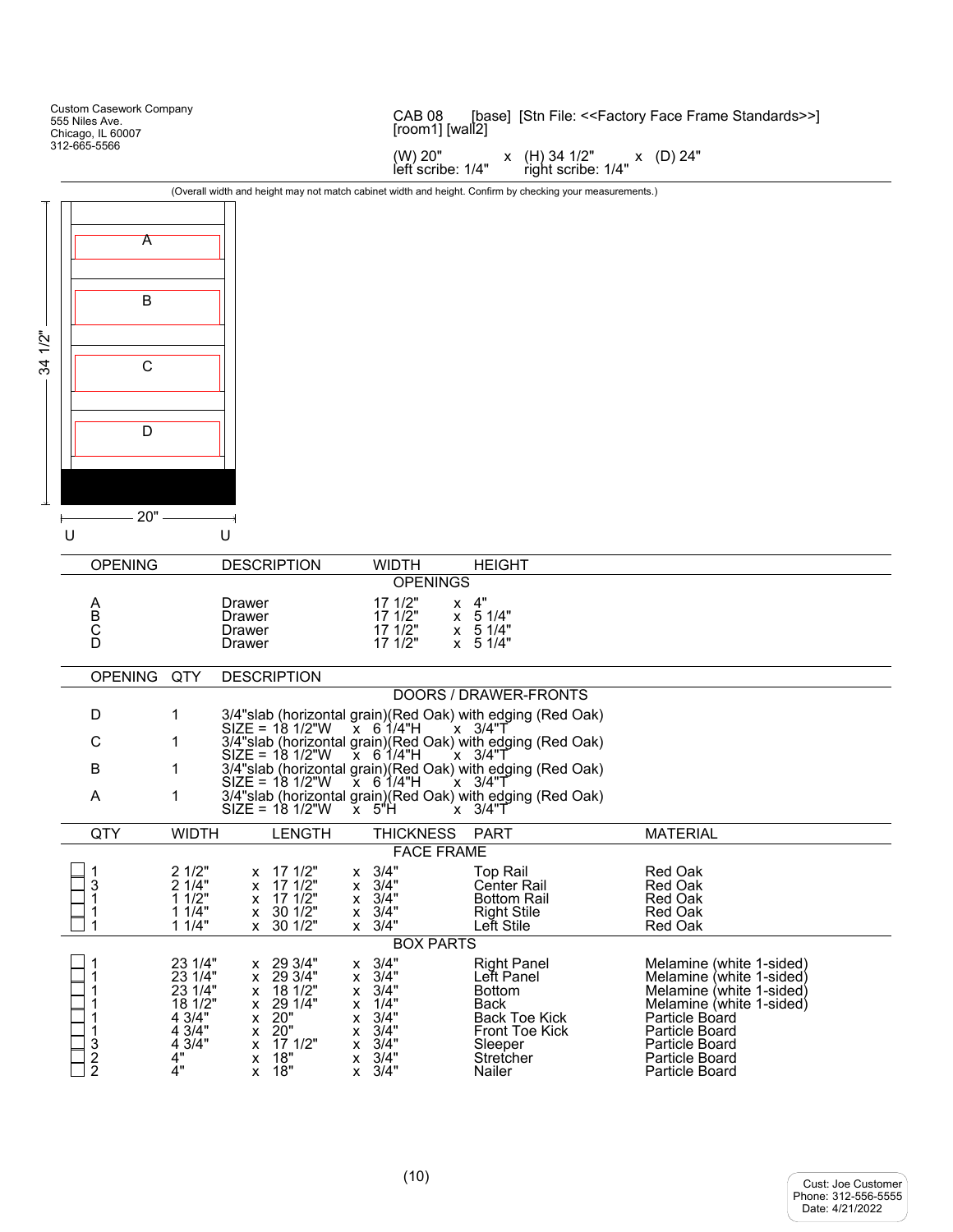| <b>Custom Casework Company</b><br>555 Niles Ave.<br>Chicago, IL 60007                                     | CAB 11<br>[upper] [Stn File: < <factory face="" frame="" standards="">&gt;]<br/>[room1] [wall2]</factory> |  |  |  |  |
|-----------------------------------------------------------------------------------------------------------|-----------------------------------------------------------------------------------------------------------|--|--|--|--|
| 312-665-5566                                                                                              | $(W)$ 92" x $(H)$ 42" x $(D)$ 12"<br>left scribe: 1/4" right scribe: 1/4"                                 |  |  |  |  |
| (Overall width and height may not match cabinet width and height. Confirm by checking your measurements.) |                                                                                                           |  |  |  |  |